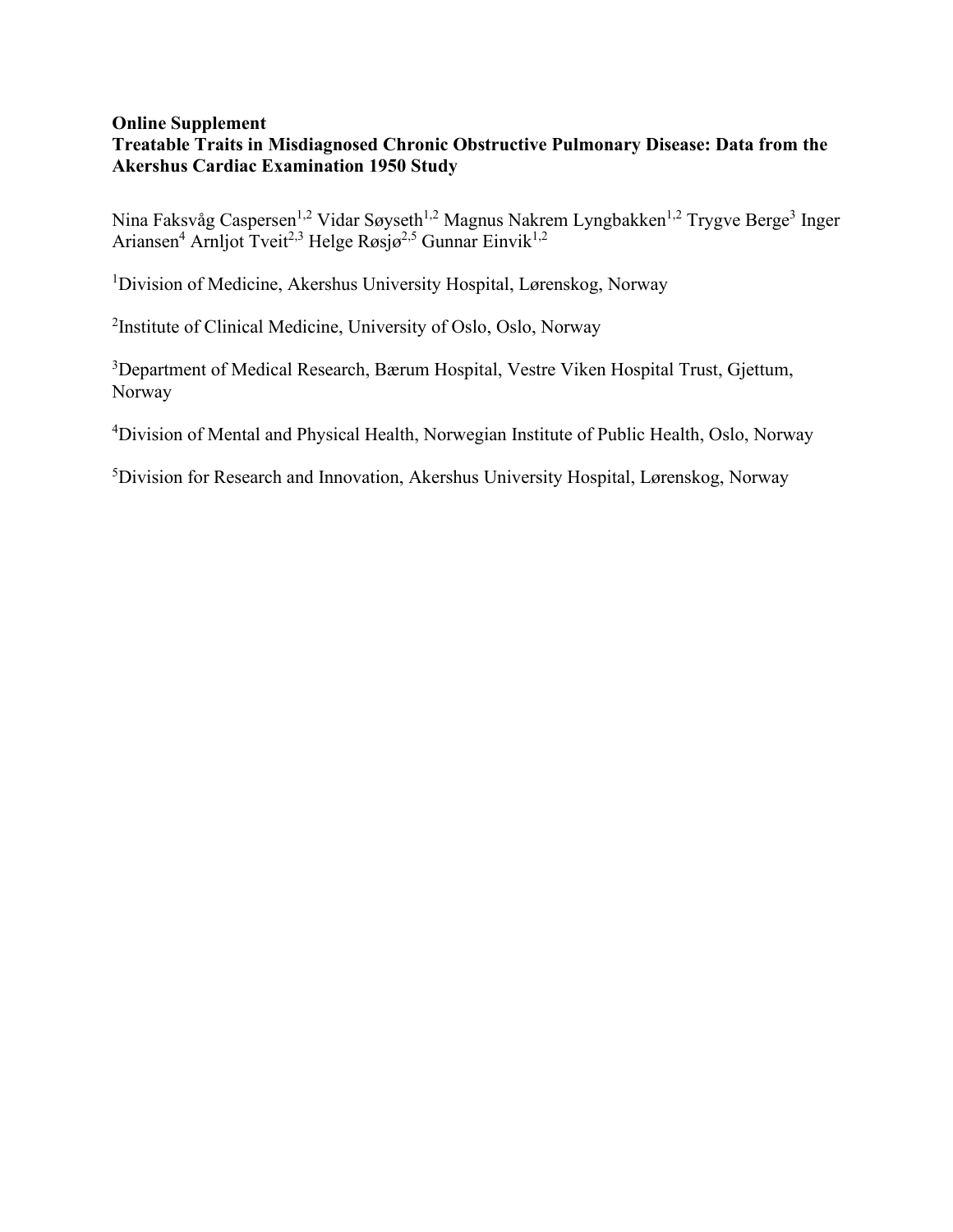**Supplementary table 1.** Clinical characteristics of the Akershus Cardiac Examination 1950 population with FEV1/FVC <

LLN according to undiagnosed/diagnosed COPD**.**

|                                                             | <b>Undiagnosed COPD</b> | <b>Diagnosed COPD</b> | $\mathbf P$ |
|-------------------------------------------------------------|-------------------------|-----------------------|-------------|
|                                                             | $(n=187, 72.2\%)$       | $(n=72, 27.8\%)$      |             |
| Tobacco exposure, n (%)                                     |                         |                       |             |
| Current smoking                                             | 90(48.1)                | 27(37.5)              | 0.124       |
| Never smokers                                               | 13(7.0)                 | 2(2.8)                | 0.154       |
| $\geq$ 20 pack-years                                        | 99 (55.0)               | 59 (81.9)             | < 0.001     |
| <b>Lung function</b>                                        |                         |                       |             |
| FEV <sub>1</sub> , L                                        | 2.26(1.83, 2.87)        | 1.83(1.48, 2.32)      | < 0.001     |
| FVC, L                                                      | 3.73(3.15, 4.96)        | 3.59(2.80, 4.34)      | 0.016       |
| $FEV1/FVC*$                                                 | 0.60(0.55, 0.63)        | 0.55(0.45, 0.62)      | < 0.001     |
| FEV1% of predicted*                                         | 84 (70, 97)             | 71(53, 83)            | < 0.001     |
| FVC % of predicted*                                         | 117 (103, 130)          | 104 (87, 118)         | < 0.001     |
| $FEV_1 \geq 80 \%$ of predicted                             | 106(56.7)               | 24(33.3)              | 0.001       |
| $FEV_1 \ge 50 - 80 \%$ of predicted                         | 68 (36.4)               | 32(44.4)              | 0.151       |
| FEV <sub>1</sub> <50% of predicted                          | 13(7.0)                 | 14(19.4)              | 0.003       |
| Respiratory symptoms, n (%)                                 |                         |                       |             |
| $mMRC \geq 2$                                               | 16(8.5)                 | 29(40.2)              | < 0.001     |
| Cough                                                       | 79 (43.2)               | 40(56.3)              | 0.059       |
| Expectorate                                                 | 52(29.2)                | 43 (60.6)             | < 0.001     |
| Wheezing                                                    | 59 (32.6)               | 40(56.3)              | 0.001       |
| One or more symptoms                                        | 102(58.0)               | 60(85.7)              | < 0.001     |
| Respiratory infections, n (%)                               |                         |                       |             |
| Antibiotics for lower respiratory<br>infection last 3 years | 68 (37.0)               | 42 (59.2)             | 0.001       |

**Comorbidities,** n (%)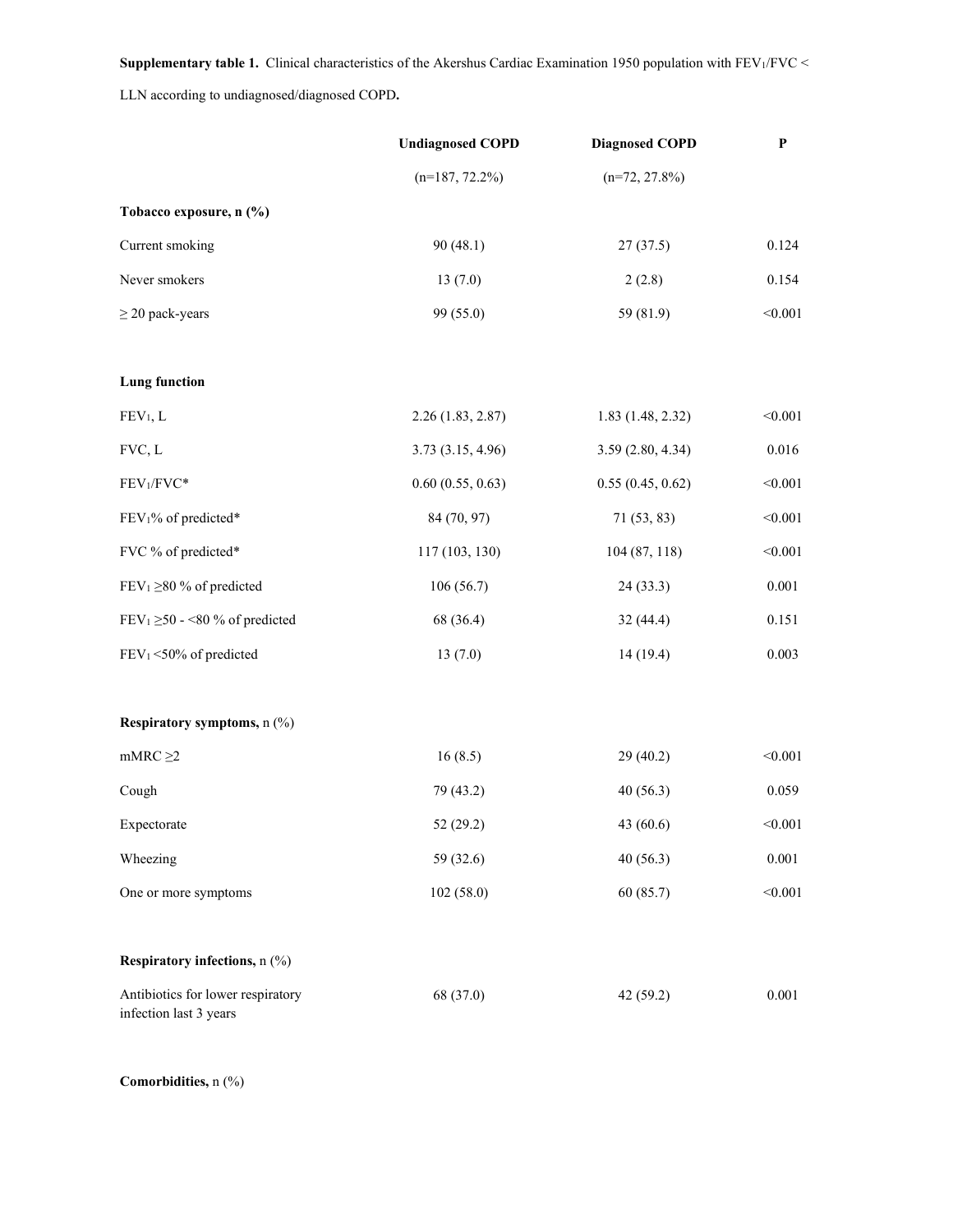| Inactivity/low activity             | 85 (45.4) | 38 (52.7) | 0.234 |
|-------------------------------------|-----------|-----------|-------|
| Obesity (BMI $\geq$ 30)             | 26(13.9)  | 17(23.6)  | 0.060 |
| Underweight (BMI <18.5) **          | 6(3.2)    | 3(4.2)    | 0.712 |
| Coronary artery disease             | 14(7.5)   | 10(13.9)  | 0.111 |
| Heart failure**                     | 4(2.1)    | 3(4.2)    | 0.401 |
| Atrial fibrillation**               | 8(4.3)    | 5(6.9)    | 0.359 |
| Hypertension                        | 107(57.2) | 47(65.3)  | 0.237 |
| Sleep-apnoea                        | 15(8.1)   | 7(9.7)    | 0.669 |
| Diabetes                            | 12(6.4)   | 7(9.7)    | 0.361 |
| <b>Systemic inflammation</b>        |           |           |       |
| $CRP \geq 3*$                       | 56(30.3)  | 31(43.1)  | 0.052 |
| Blood eosinophil count $\geq 300^*$ | 41 (21.9) | 14 (19.4) | 0.662 |

AB; antibiotics, BMI; body mass index, COPD; chronic obstructive pulmonary disease, CRP; c-reactive protein, FEV1; forced expiratory volume during 1st second, FVC; forced vital capacity, LLN; lower limit of normal, mMRC; Modified Medical Research Council dyspnoea scale, \*Median, Mann Whitney-U test, \*\* Fishers exact test.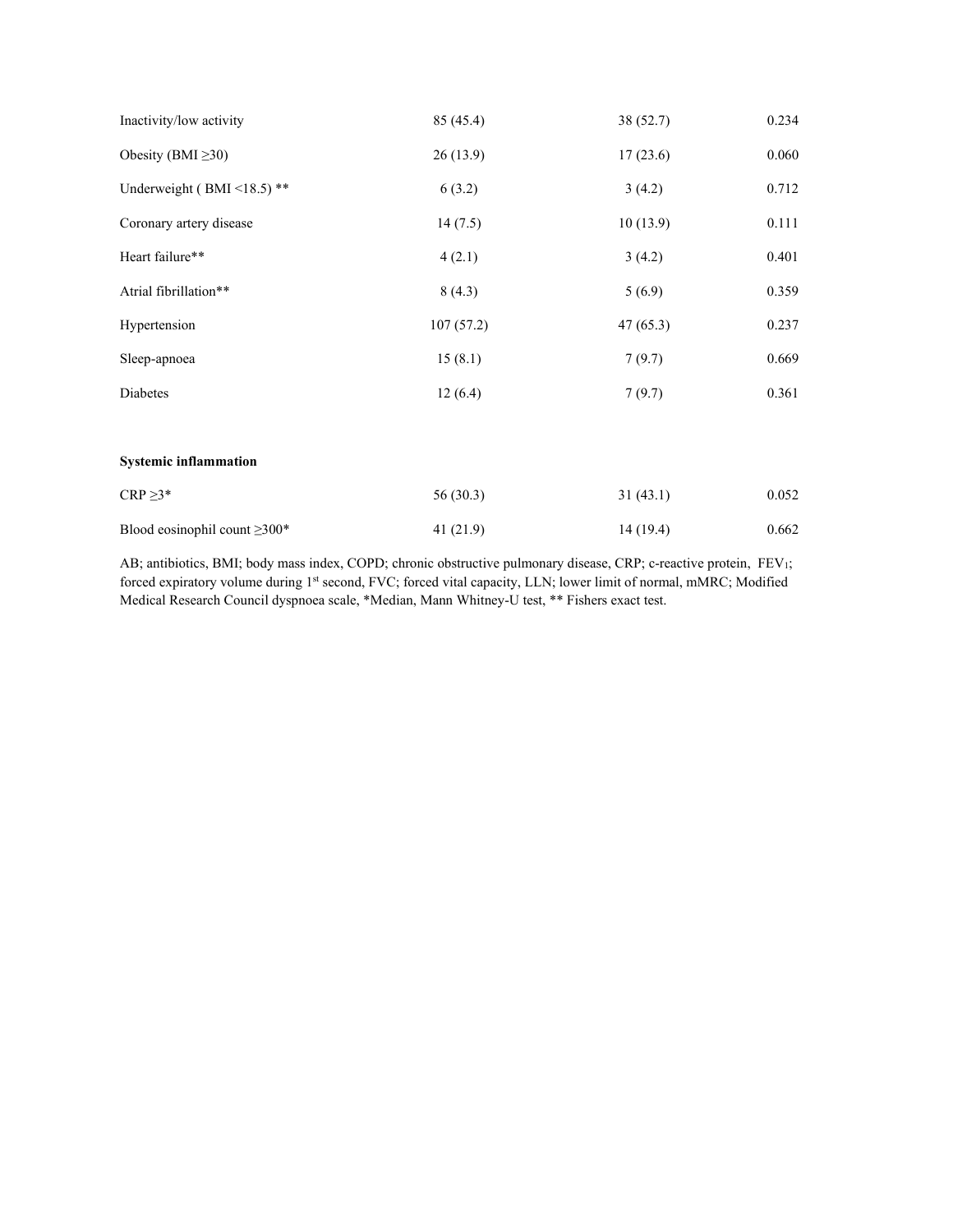**Supplementary table 2.** Clinical characteristics of the Akershus Cardiac Examination 1950 population according to previously undiagnosed and diagnosed COPD. Sensitivity analysis using COPD-definition defined by Global Lung Initiative 2012 reference values**.**

| <b>Diagnosed COPD</b> | P       |
|-----------------------|---------|
| $n = 77$              |         |
|                       |         |
| 28 (36.4)             | 0.233   |
| 2(2.6)                | 0.051   |
| 62(80.5)              | < 0.001 |
|                       |         |
|                       |         |
| 1.89(1.52, 2.46)      | < 0.001 |
| 3.66(2.83, 4.38)      | 0.024   |
| 0.57(0.46, 0.62)      | < 0.001 |
| 69 (49,81)            | < 0.001 |
| 93 (82,105)           | < 0.001 |
| 19(24.7)              | < 0.001 |
| 39(50.6)              | 0.045   |
| 15(19.5)              | 0.001   |
|                       |         |
|                       |         |
| 30(40.0)              | < 0.001 |
| 42(55.3)              | 0.034   |
| 45(59.2)              | < 0.001 |
| 41 (53.9)             | < 0.001 |
| 67(88.2)              | < 0.001 |
|                       |         |

**Respiratory infections,** n (%)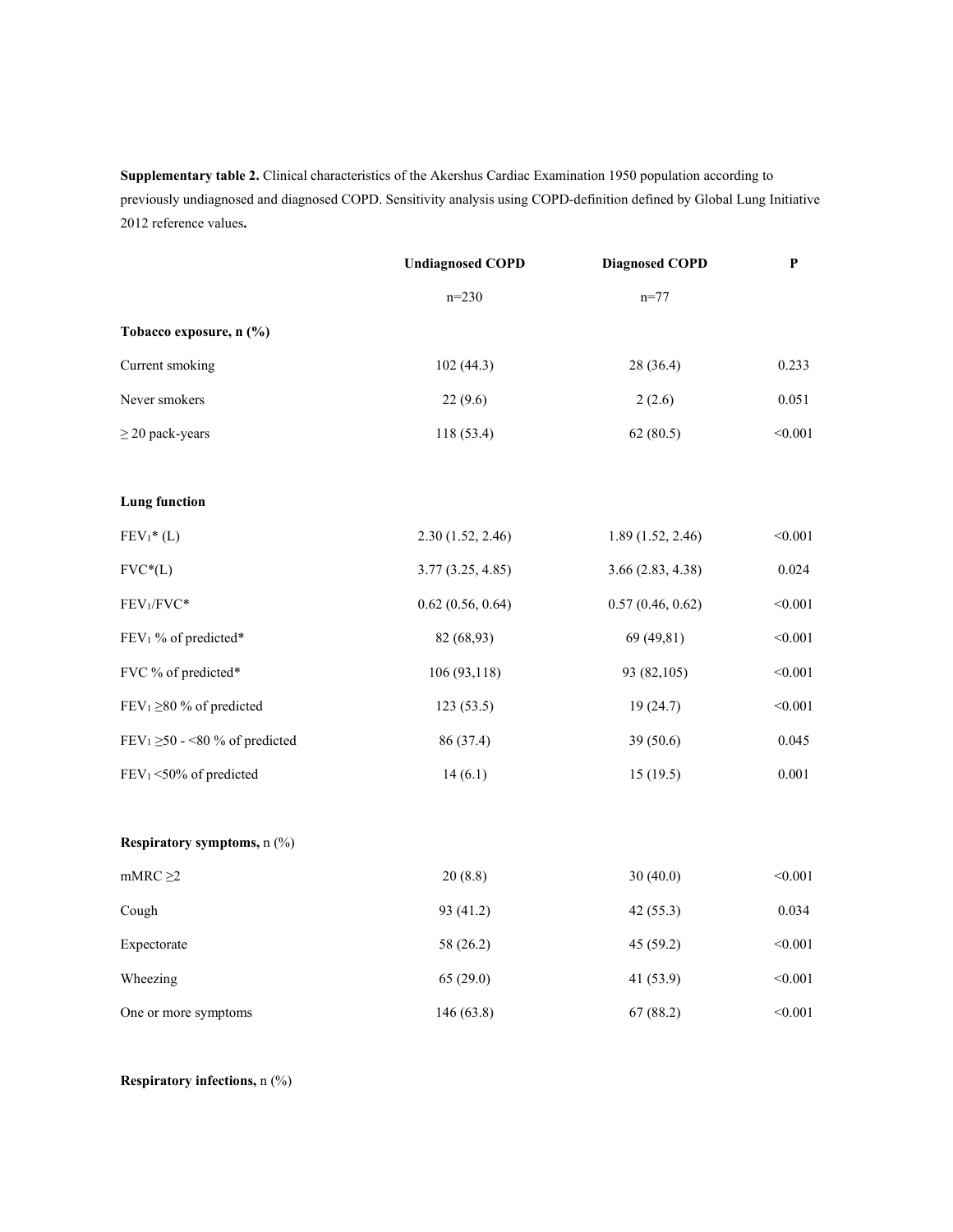| Antibiotics for lower respiratory infection<br>last 3 years | 78 (34.4)  | 47(61.8)    | < 0.001 |
|-------------------------------------------------------------|------------|-------------|---------|
| Comorbidities, n (%)                                        |            |             |         |
| Inactivity/low activity                                     | 103(45.2)  | 40(53.3)    | 0.233   |
| Obesity (BMI $\geq$ 30)                                     | 35(15.2)   | 18(23.4)    | 0.117   |
| Underweight (BMI <18.5)                                     | 6(2.6)     | 3(3.9)      | 0.696   |
| Coronary artery disease                                     | 17(7.4)    | 12(15.6)    | 0.043   |
| Heart failure                                               | 4(1.7)     | 4(5.2)      | 0.112   |
| Atrial fibrillation                                         | 8(3.5)     | 5(6.5)      | 0.324   |
| Hypertension                                                | 134 (58.3) | 52 $(67.5)$ | 0.178   |
| Sleep-apnoea                                                | 17(7.4)    | 8(10.4)     | 0.470   |
| Diabetes                                                    | 18(7.8)    | 9(11.7)     | 0.352   |
|                                                             |            |             |         |
| <b>Systemic inflammation</b>                                |            |             |         |
| $CRP \geq 3*$                                               | 63 (27.6)  | 33 (42.9)   | 0.016   |
| Blood eosinophil count $\geq 300*$                          | 46(20.0)   | 17(22.1)    | 0.745   |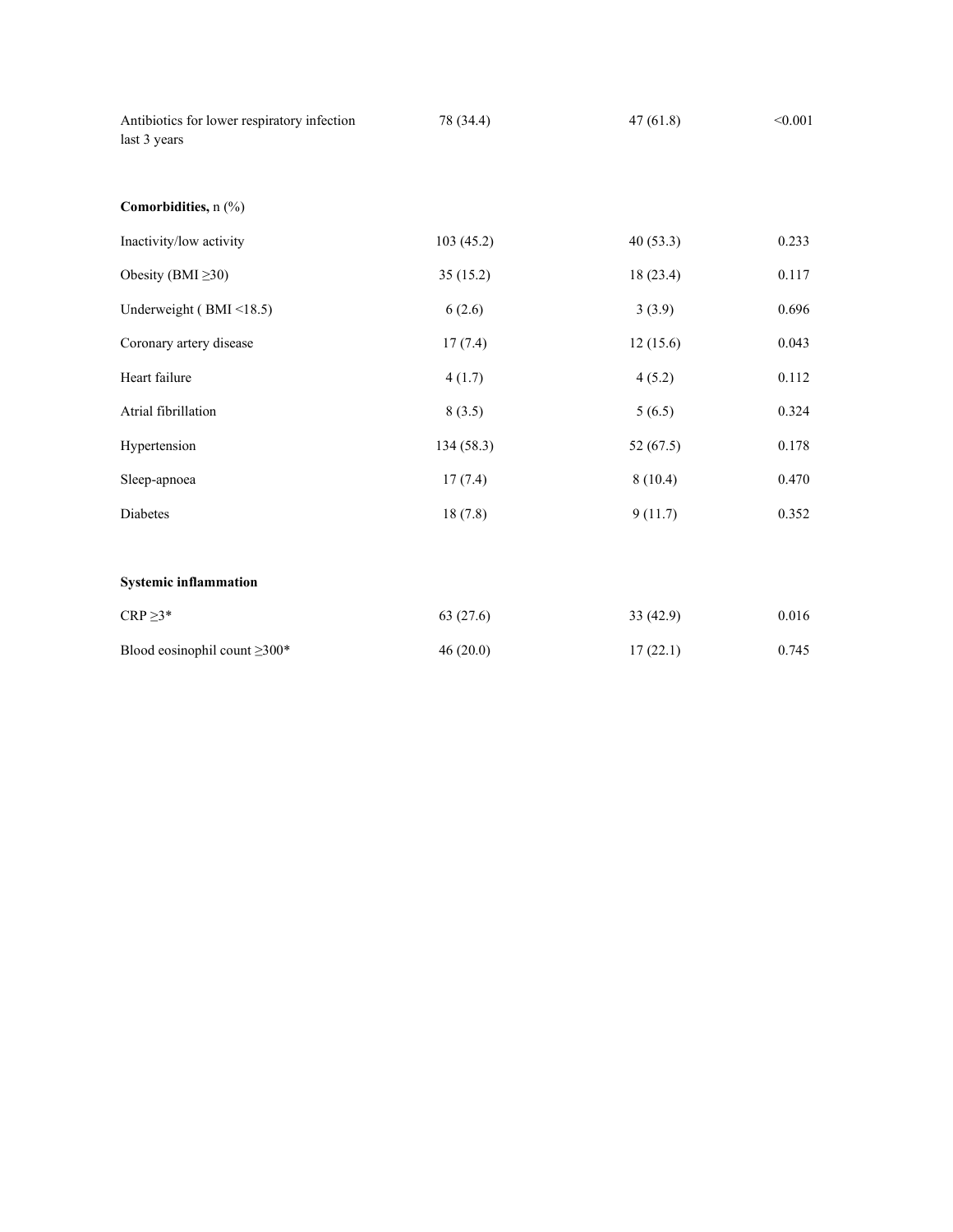|                            |                  | <b>Individual variables</b> |           |                  |                  |                |                                            |
|----------------------------|------------------|-----------------------------|-----------|------------------|------------------|----------------|--------------------------------------------|
|                            |                  | Sputum                      | Cough     | Wheezing         | Current smoking  | $>20$ packyear | <b>Exacerbation</b> last<br>$3 \text{ yr}$ |
|                            |                  | AUC 0.577                   | AUC 0.612 | <b>AUC 0.610</b> | <b>AUC 0.688</b> | AUC 0.661      | AUC 0.599                                  |
| Individual variables       |                  |                             |           |                  |                  |                |                                            |
| Dyspnea                    | AUC 0.502        | 0.001                       | < 0.001   | < 0.001          | < 0.001          | < 0.001        | < 0.001                                    |
| Sputum                     | AUC 0.577        |                             | 0.076     | 0.106            | < 0.001          | < 0.001        | 0.317                                      |
| Cough                      | AUC 0.612        |                             |           | 0.829            | 0.005            | 0.100          | 0.563                                      |
| Wheezing                   | AUC 0.610        |                             |           |                  | 0.005            | 0.073          | 0.765                                      |
| Current smoking            | <b>AUC 0.688</b> |                             |           |                  |                  | 0.246          | 0.002                                      |
| >20 packyear               | AUC 0.661        |                             |           |                  |                  |                | 0.023                                      |
| <b>Composite variables</b> |                  |                             |           |                  |                  |                |                                            |
| Cough or<br>wheezing       | AUC 0.647        |                             |           |                  |                  |                |                                            |

**Supplementary table 3.** P-values for comparison of diagnostic accuracy of various variables in undiagnosed COPD.

Any symptoms AUC 0.652

\*Multivariate model consisting of current smoking, >20 packyears, wheezing, antibiotics for respiratory infection last 3 BMI<30.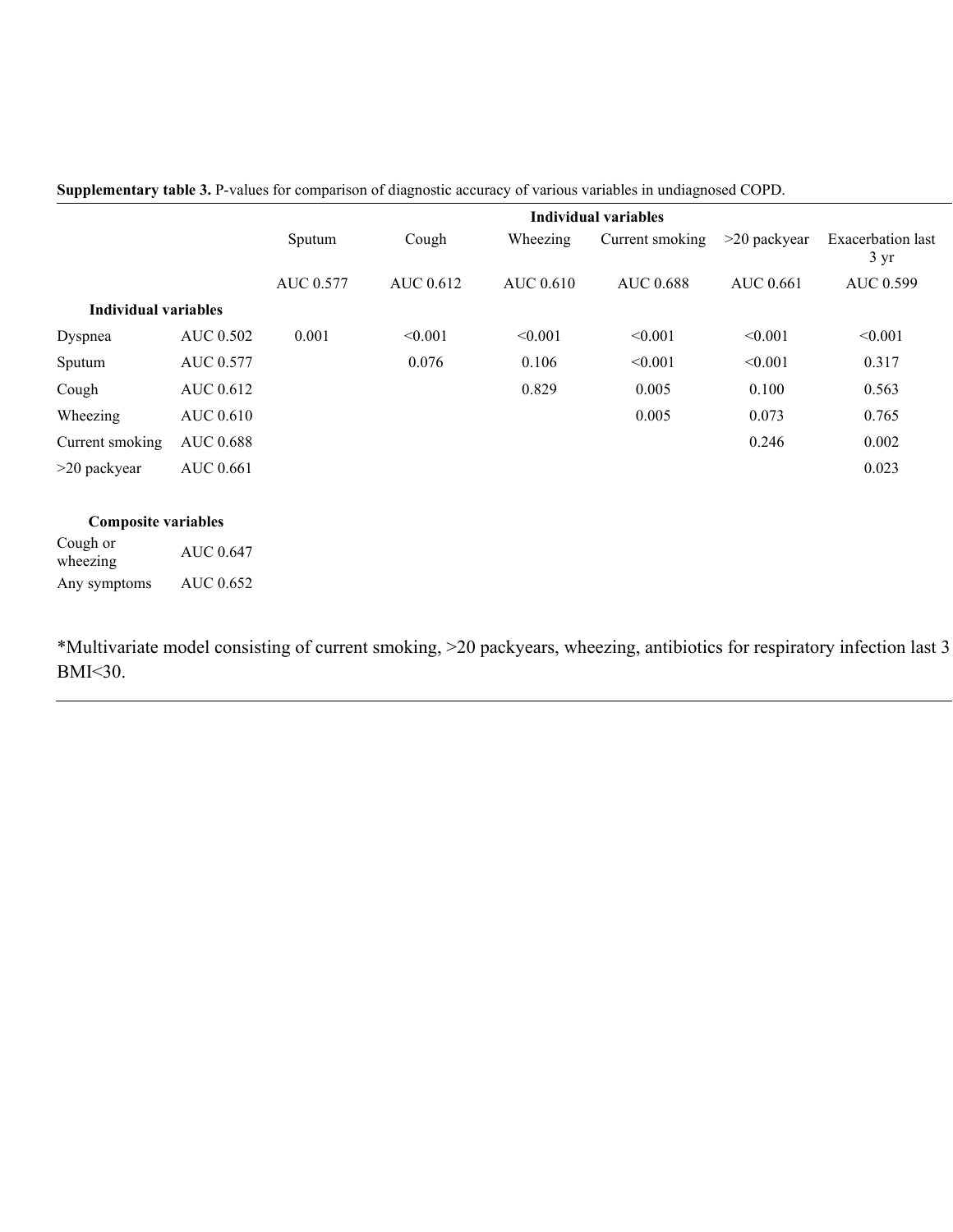**Supplementary table 4.** Determinants associated with undiagnosed COPD according to GLI 2012 reference sets in a general population based sample

|                                                             | Univariate,       | p       | Multivariate,    | $\mathbf{p}$ |
|-------------------------------------------------------------|-------------------|---------|------------------|--------------|
|                                                             | OR (95% CI)       |         | OR (95% CI)      |              |
| Demographic data                                            |                   |         |                  |              |
| Male gender                                                 | 0.88(0.67, 1.15)  | 0.342   | 0.96(0.71, 1.32) | 0.816        |
| Inactivity/low activity                                     | 1.33(1.02, 1.75)  | 0.037   | 1.01(0.73, 1.38) | 0.974        |
| Anthropometric data                                         |                   |         |                  |              |
| Underweight (BMI < $18.5$ )                                 | 3.26(1.34, 7.96)  | 0.009   | 1.28(0.38, 4.30) | 0.688        |
| Obesity (BMI $\geq$ 30)                                     | 0.60(0.41, 0.86)  | 0.006   | 0.54(0.36, 0.81) | 0.003        |
| Smoking history (n=3641)                                    |                   |         |                  |              |
| Current smoking                                             | 5.66 (4.28, 7.49) | < 0.001 | 2.87(1.99, 4.14) | < 0.001      |
| $\geq$ 20 packyears                                         | 3.67(2.78, 4.83)  | < 0.001 | 2.25(1.59, 3.17) | < 0.001      |
| <b>Respiratory symptoms</b>                                 |                   |         |                  |              |
| $mMRC \geq 2$                                               | 1.55(0.96, 2.52)  | 0.072   |                  |              |
| Regular cough                                               | 2.68(2.03, 3.53)  | < 0.001 | 1.47(1.02, 2.13) | 0.041        |
| Regular expectorate                                         | 2.19(1.60, 3.02)  | < 0.001 | 0.85(0.55, 1.30) | 0.446        |
| Regular wheezing                                            | 3.61(2.65, 4.92)  | < 0.001 | 2.11(1.40, 3.18) | < 0.001      |
| <b>Respiratory infections</b>                               |                   |         |                  |              |
| Antibiotics for lower respiratory<br>infection last 3 years | 2.52(1.89, 3.36)  | < 0.001 | 2.04(1.46, 2.84) | < 0.001      |